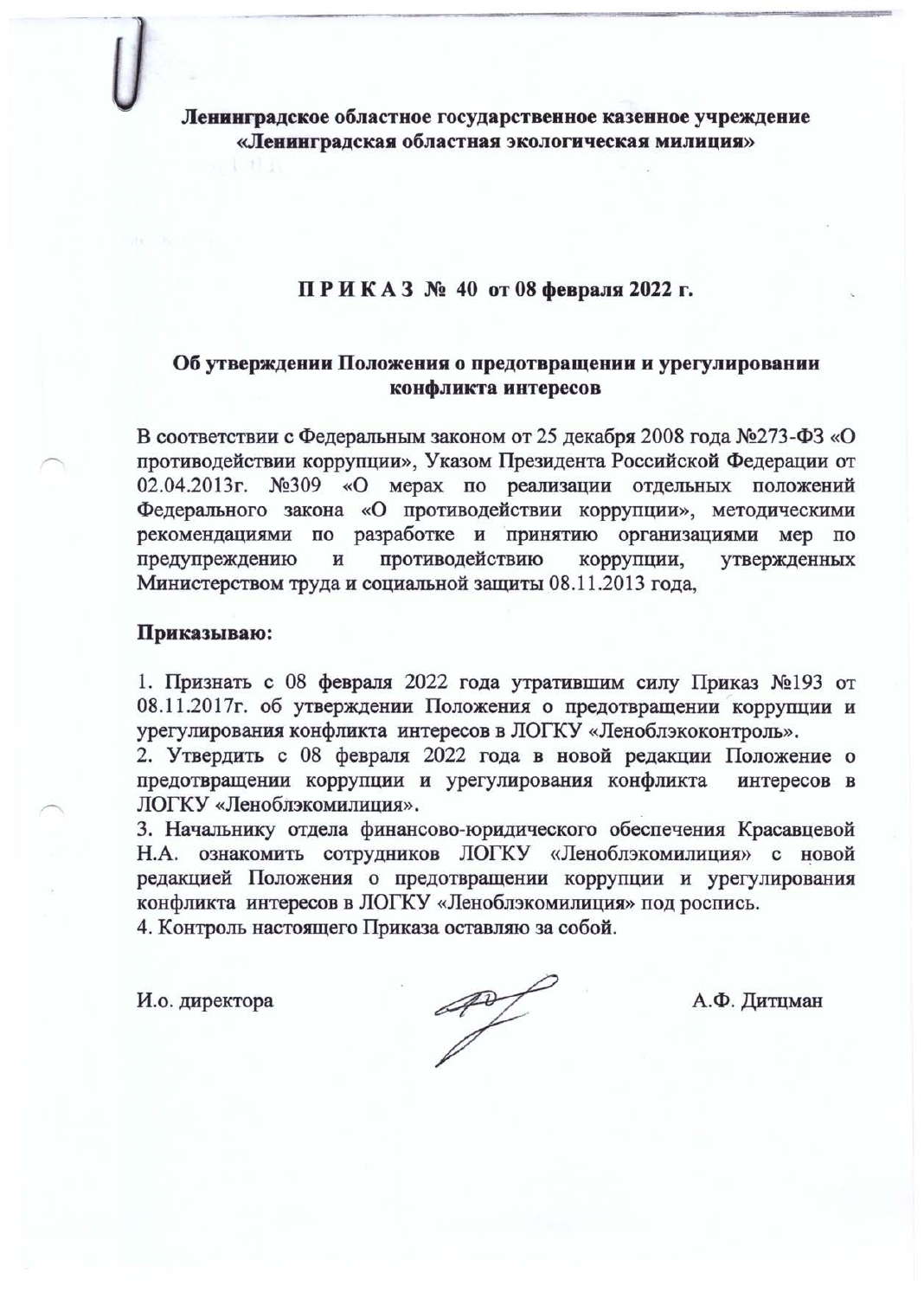| Утверждаю |   |                         |
|-----------|---|-------------------------|
|           |   | И.о. директора          |
|           |   | ЛОГКУ «Леноблэкомилиция |
|           |   | А.Ф. Дитцман            |
| «         | ≫ | 2022 года               |

#### ПОЛОЖЕНИЕ О ПРЕДОТВРАЩЕНИИ И УРЕГУЛИРОВАНИИ КОНФЛИКТА ИНТЕРЕСОВ

в Ленинградском областном государственном казенном учреждении «Ленинградская областная экологическая милиция»

#### 1. Общие положения

1.1. Настоящее Положение о предотвращении и урегулировании конфликта интересов (далее - Положение) разработано в соответствии с требованиями Федерального закона от 25 декабря 2008 года № 273-ФЗ «О противодействии коррупции».

1.2. Настоящее Положение определяет порядок выявления И конфликтов интересов, которые могут возникнуть у урегулирования работников ЛОГКУ «Леноблэкомилиция» (далее - Учреждение) в ходе выполнения ими должностных обязанностей.

1.3. Действие настоящего Положения распространяется на всех работников Учреждения.

1.4. Используемые в Положении термины и определения:

которой Конфликт интересов ситуация, при личная заинтересованность (прямая или косвенная) работника Учреждения влияет или может повлиять на надлежащее исполнение им должностных обязанностей и при которой возникает или может возникнуть противоречие между личной заинтересованностью работника и правами и законными интересами учреждения, способное привести к причинению вреда правам и законным интересам, имуществу и деловой репутации Учреждения, работником которого он является.

Личная заинтересованность работника - заинтересованность работника, связанная с возможностью получения работником при исполнении должностных обязанностей доходов в виде денег, ценностей, имущества или услуг имущественного иного характера, **ИНЫХ** имущественных прав для себя или для третьих лиц.

- 2. Цели и задачи Положения
- 2.1. Целью Положения настоящего является регулирование И предотвращение в Учреждении конфликта интересов в деятельности своих работников и возможных негативных последствий конфликта интересов для учреждения.
- 2.2. Основной задачей деятельности учреждения по предотвращению и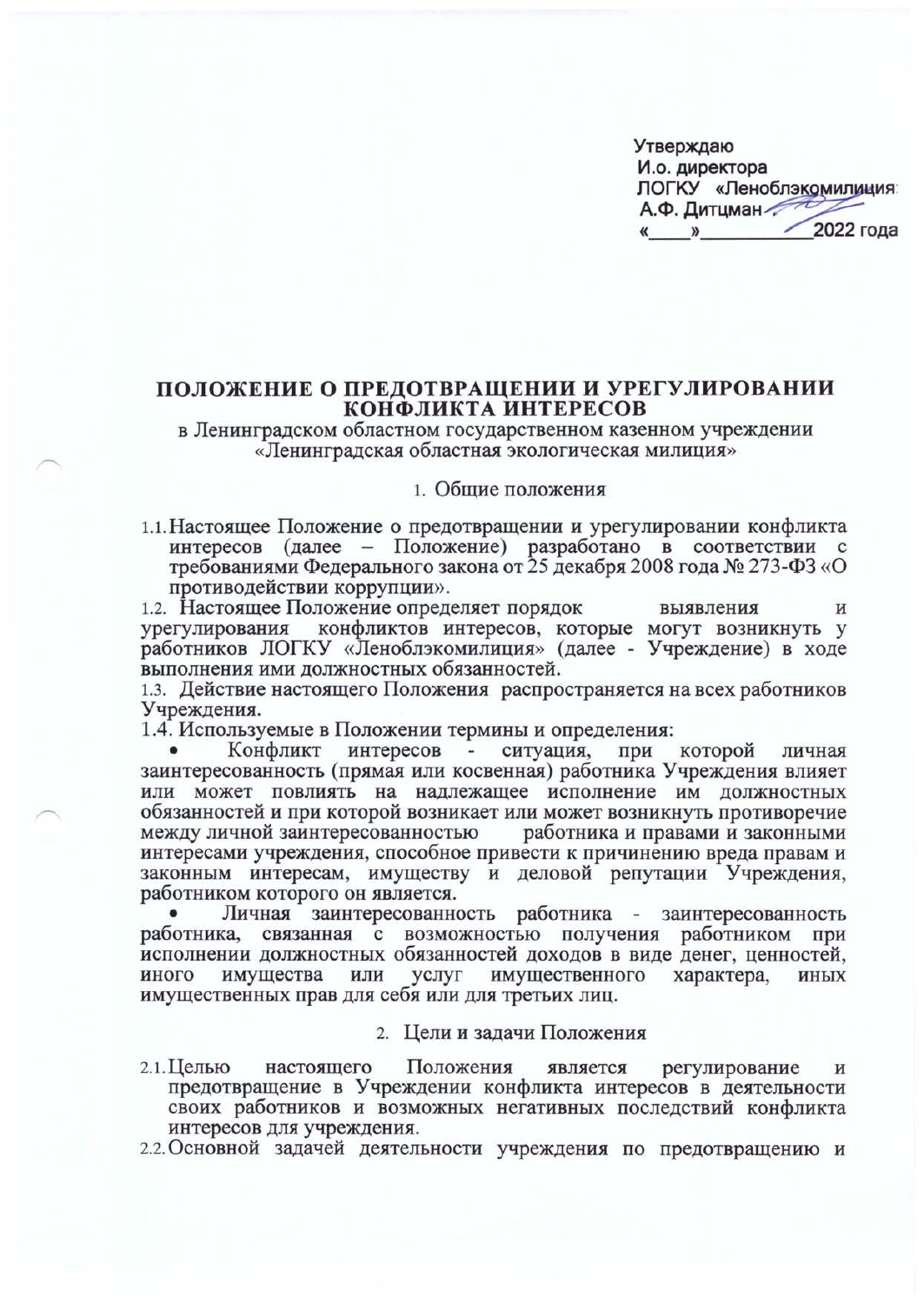урегулированию конфликта интересов является ограничение влияния личной заинтересованности работников частных интересов, реализуемые ими трудовые функции, принимаемые деловые решения.

- 3. Основные принципы управления конфликтом интересов в учреждении
- 3.1. В основу работы по управлению конфликтом интересов в Учреждении положены следующие принципы:
	- обязательность раскрытия сведений о реальном или потенциальном конфликте интересов;
	- индивидуальное рассмотрение и оценка репутационных рисков для Учреждения при выявлении каждого конфликта интересов и его урегулирование;
	- конфиденциальность процесса раскрытия сведений о конфликте интересов и процесса его урегулирования;
	- соблюдение баланса интересов Учреждения и работника при урегулировании конфликта интересов;
	- защита работника от преследования в связи с сообщением о конфликте интересов, который был своевременно раскрыт работником и урегулирован (предотвращен) Учреждением.

4. Порядок раскрытия конфликта интересов работником Учреждения и порядок его урегулирования, в том числе возможные способы разрешения возникшего конфликта интересов

- 4.1. В Учреждении устанавливаются следующие виды раскрытия конфликта интересов:
	- раскрытие сведений о конфликте интересов при приеме на работу;
	- раскрытие сведений о конфликте интересов при назначении на новую должность;
	- разовое раскрытие сведений по мере возникновения ситуаций конфликта интересов.
- 4.2. Раскрытие сведений о конфликте интересов осуществляется  $\bf{B}$ письменном виде.
- конфиденциальность 4.3. Учреждение гарантирует рассмотрения представленных сведений и урегулирования конфликта интересов.
- 4.4. Поступившая информация тщательно проверяется уполномоченным на это должностным лицом с целью оценки серьезности возникающих для выбора наиболее Учреждения рисков и подходящей формы урегулирования конфликта интересов. Учреждение может придти к что ситуация, сведения о которой были представлены выводу, работником, не является конфликтом интересов и, как следствие, не нуждается в специальных способах урегулирования. Учреждение также может придти к выводу, что конфликт интересов имеет место, и использовать следующие способы его разрешения:
	- ограничение доступа работника к конкретной информации, которая может затрагивать личные интересы работника;
	- добровольный отказ работника Учреждения или его отстранение (постоянное или временное) от участия в обсуждении и процессе принятия решений по вопросам, которые находятся или могут оказаться под влиянием конфликта интересов;
	- пересмотр и изменение функциональных обязанностей работника;
	- временное отстранение работника от должности, если его личные